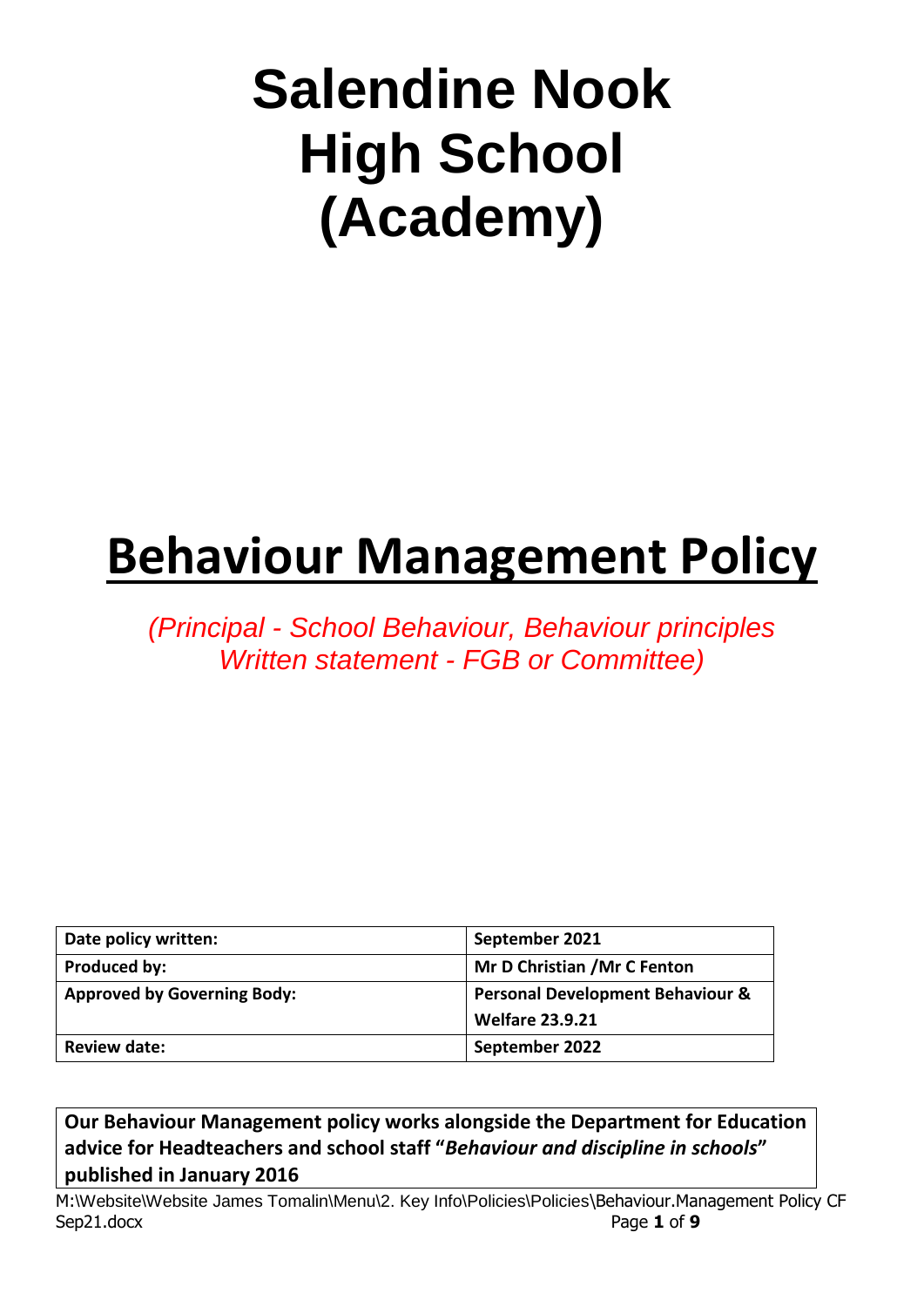#### **1. The Principles of the behaviour management policy:**

- 1.1 To develop positive attitude to learning in all students.
- 1.2 To appropriately reward students who display a positive attitude to learning.
- 1.3 To deter students from making poor choices.
- 1.4 To ensure equality and fairness of treatment for all.
- 1.5 To establish a clear between poor choices and appropriate, fair and proportionate consequences.
- 1.6 To identify patterns and trends which lead to intervention and additional support.
- 1.7 To ensure no group is disproportionately discriminated against the sanction system.
- 1.8 To provide a safe environment; free from disruption, violence, bullying and any form of harassment.
- 1.9 To develop a positive relationship with parents and carers to develop a shared approach which involves them in the implementation of the school's policy and associated procedures.
- 1.10 To promote a culture of praise and encouragement in which all students can achieve.

#### **2. Roles and Responsibilities:**

- 2.1 It is acknowledged that the maintaining of good behaviour within the school is a shared responsibility.
- 2.2 The Governing Body will establish, in consultation with the Principal, staff and parents, a policy for the promotion of desired behaviour and keep it under review. It will ensure that this is communicated to students and parents, is non-discriminatory and the expectations are clear. Governors will support the school in maintaining high standards of desired behaviour of students and staff.
- 2.3 The Principal will retain overall responsibility for the behaviour management policy and procedures.
- 2.4 The Assistant Principal, Craig Fenton will retain overall day-to-day responsibility for the fair and consistent application and implementation of policy and procedure.
- 2.5 Staff, including teachers, support staff and volunteers, will be responsible for ensuring that the policy and procedures are followed, and consistently and fairly applied.
- 2.6 The Governing Body, Principal and staff, will monitor the application of this policy to ensure that no-one is treated less favourably in relation to any of the protected characteristics determined by the Equality Act 2010.
- 2.7 Parents and carers will be expected, encouraged and supported to take responsibility for the behaviour of the child both inside and outside the school. The school will encourage parents to work in partnership to assist it in maintaining high standards of desired behaviour and they will be actively encouraged to raise with the school any issues arising from the operation of the policy. Parents are encouraged to monitor their child's behaviour via Edulink online software
- 2.8 Students are expected to take responsibility for their own behaviour and will be made fully aware of the school policy, procedure and expectations. Students will also be encouraged to take responsibility for their social and learning environment, making it both safe and enjoyable by reporting all undesirable behaviour.

#### **3. Expectations of the school community:**

3.1 Our guiding principle is everyone will act with trust, positivity and respect to others at all times.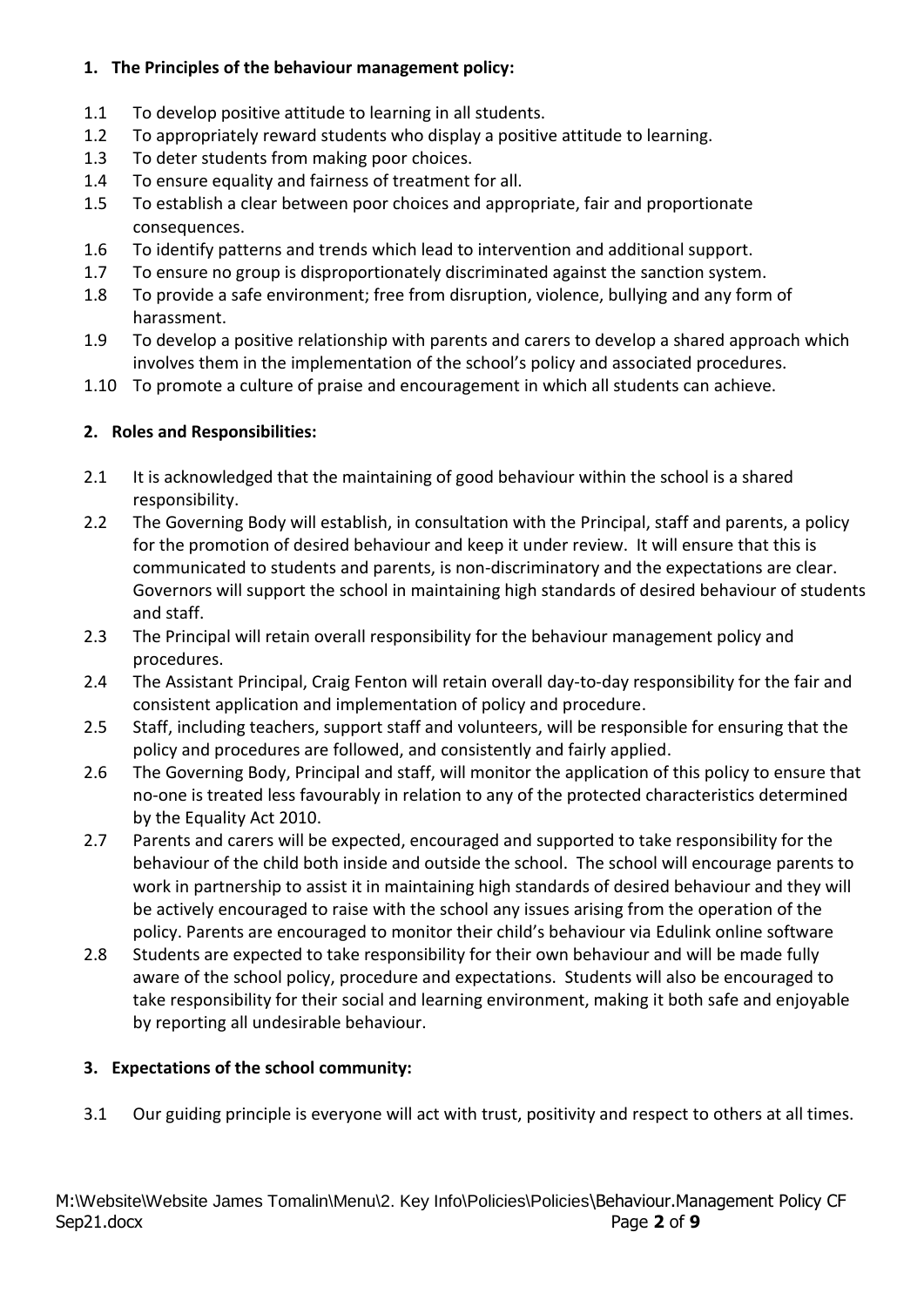#### **4. The Behaviour Management System:**

4.1 This document sets out the framework of Salendine Nook High School's Behaviour Policy

The framework is designed to:

- 4.2 ensure that all students are praised and rewarded for working to the best of their ability, demonstrating a positive attitude to learning.
- 4.3 support staff in the classroom, ensuring that teachers can teach and students can learn in a secure environment of high aspiration.
- 4.4 ensure that students take responsibility for their actions with very clear consequences for making poor choices. These consequences are proportionate and fair but also include escalation where negatives behaviours are repeated. There is also a clear correlation between the type of negative behaviour and the proportionate nature of the consequence.

The success of behaviour management relies on:

- 4.5 Consistency in its application by staff.
- 4.6 Professionalism and fairness in both the use of reward and sanction.
- 4.7 Support and clear lines of communication between home and school.

#### **5. Basic Classroom Expectations:**

- 5.1 Everybody in the classroom must be treated with trust, positivity and respect
- 5.2 Student should arrive promptly for lessons with the correct equipment
- 5.3 Seating plans will be used by the teacher to create an optimum learning environment
- 5.4 Communication must show respect between teachers and students
- 5.5 All students are expected to display a positive attitude to learning

#### **6. Expectations Around School:**

- 6.1 Everybody must be treated with trust positivity and respect.
- 6.2 Full school uniform must be worn correctly.
- 6.3 Out of lesson passes should be produced when asked for.
- 6.4 Students are not allowed out of lessons in pairs or during the first or last ten minutes of a lesson.
- 6.5 Students must have respect for the school environment and put litter in the bins.
- 6.6 Students must walk around the school quietly and sensibly respecting another person's space, keeping to the left where it is safe to do so.

#### **7. Reward:**

#### **7.1 Merits:**

 7.1.1 Teacher's will each be issued with a number of merits every half term, to be distributed to students. As a guide, merits should be issued for the following:

M:\Website\Website James Tomalin\Menu\2. Key Info\Policies\Policies\Behaviour.Management Policy CF Sep21.docx Page **3** of **9** • Excellent attainment in homework pieces, independent class work or examinations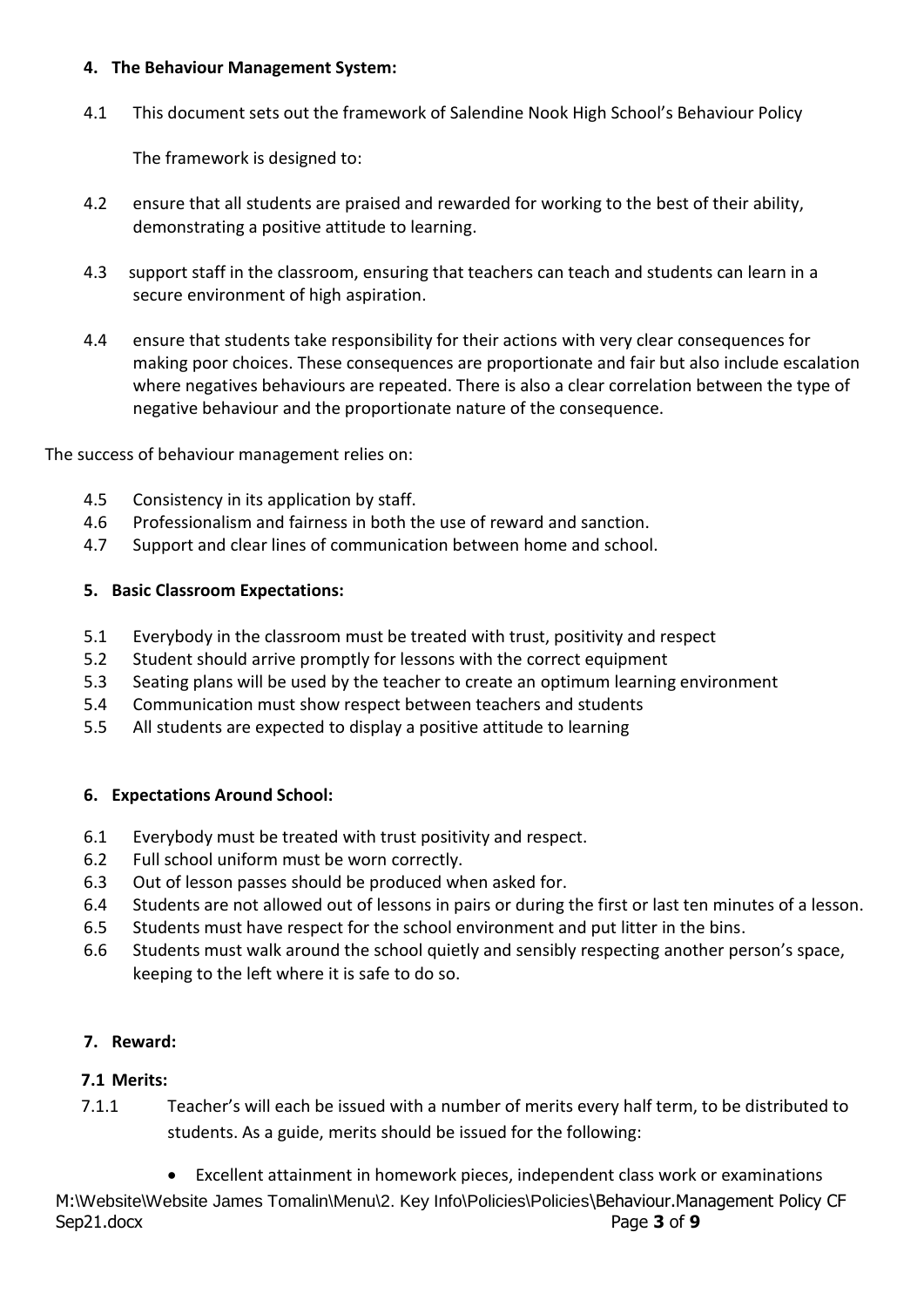- Excellent progress in homework pieces, independent class work or examinations
- Extremely helpful and supportive to the teachers and / or other students
- A sustained improvement in attitude towards the subject and / or staff
- Pastoral rewards for high attendance or improvement in attendance may also be considered.
- 7.1.2 Students can 'spend' their Merits at the Student Services at break and after school. These will be tallied and counted against the student's name, form and year group. This is recorded in SIMS. Occasionally merits can be issued when staff are not at a computer. It is the child's responsibility to ask their form tutor to record these the following morning. If merits are not recorded in SIMS then they will not appear on a student's report or in Edulink.
- 7.1.3 Students may also wish to save their Merits for the bigger prizes on offer. Some may also 'Save' and 'club together' for a bigger reward e.g. football / basketball.

#### **7.2 End of year reward events:**

7.2.1 At the end of every year, qualifying students will receive a range of reward opportunities.

#### **7.3 Departmental Reward:**

7.3.1 Departments may issue their own rewards – such as postcards home or other tangible rewards.

#### **7.4 SLT Praise:**

- 7.4.1 Each year group will have a designated day to send students for praise from Senior Leadership Team (SLT) during registration time.
- 7.4.2 SLT praise will take place in SLT offices to receive students who have been referred by Tutors. One or two students from each tutor group will be sent to the member of SLT every week. Ideally different students should be sent each week, with a clear reason. These students will be awarded Merits and should return to tutor to have these logged against their SIMS record.

#### **7.5 Awards Afternoon:**

7.5.1 This will take place in the summer term and is a summary recognition of within school achievement over the course of the academic year. This is distinct from presentation evening where public examination performance is celebrated.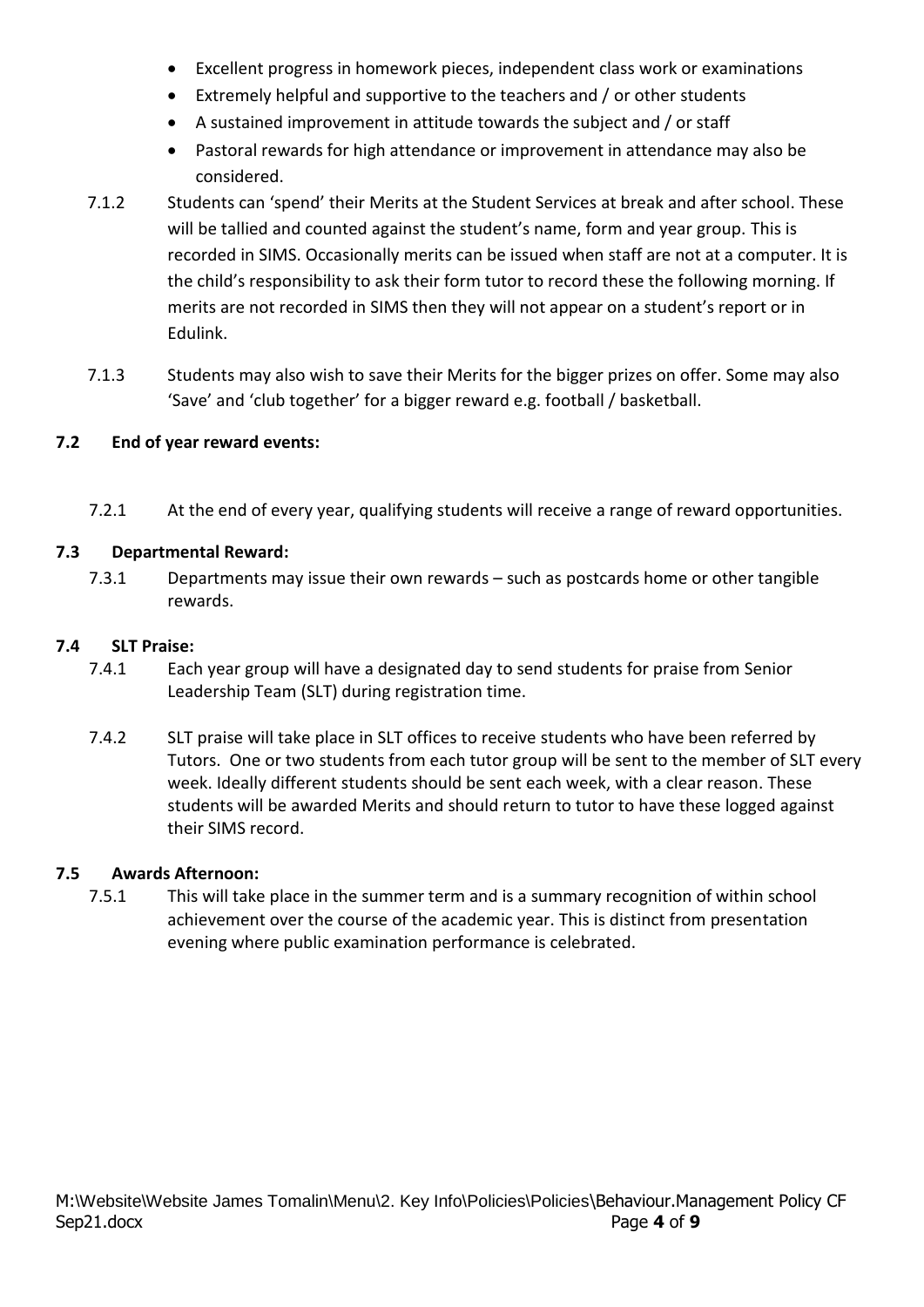### **Salendine Nook High School Classroom Behaviour Management**



M:\Website\Website James Tomalin\Menu\2. Key Info\Policies\Policies\Behaviour.Management Policy CF Sep21.docx Page 5 of 9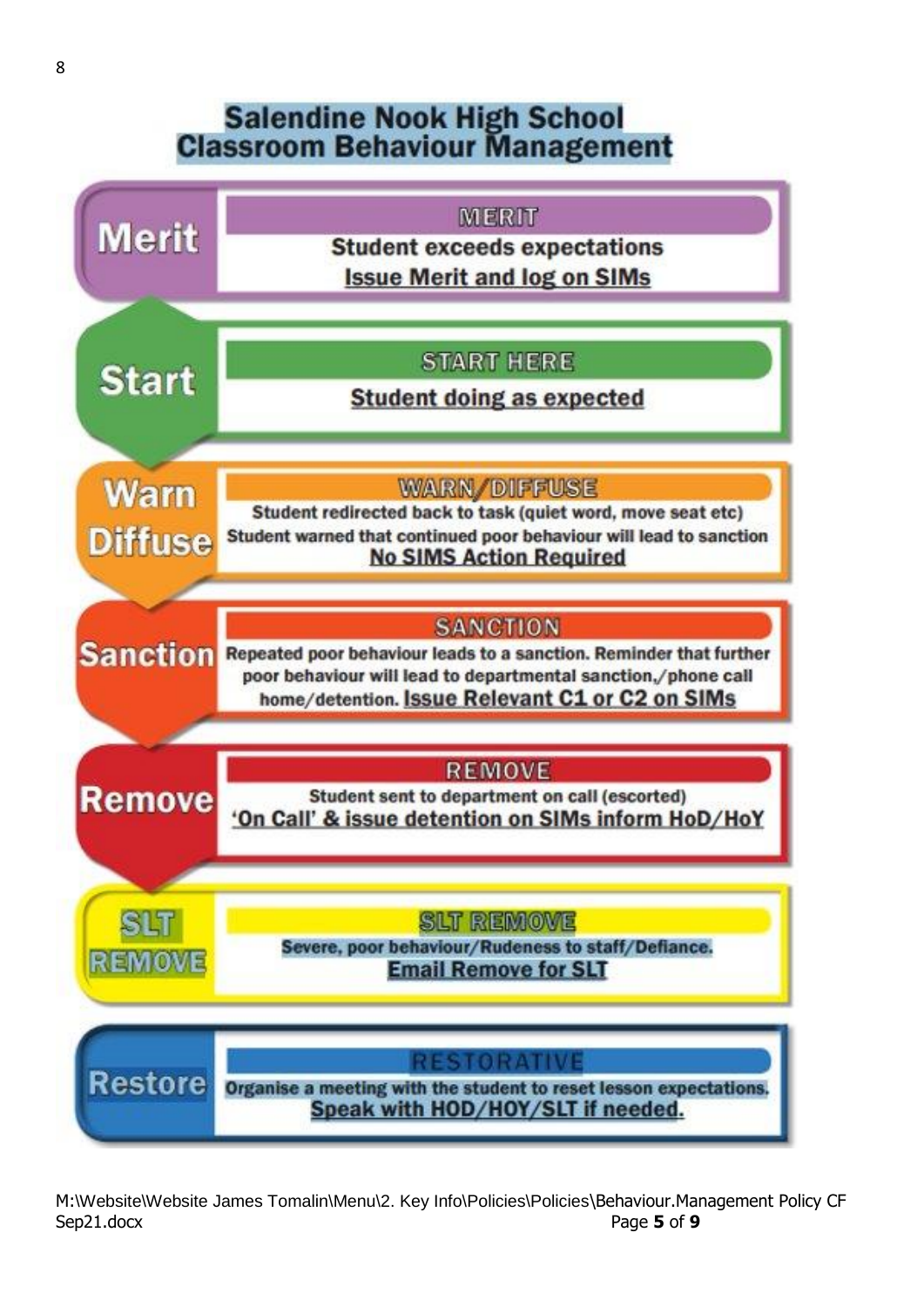#### **9. Salendine Nook High School Behaviours and Consequences**

We have a fair system which values respect, courtesy and good manners.

Our students understand that poor effort, attitude and negative behaviours have consequences. Consequences reflect the seriousness of the behaviours. This guide indicates the potential consequences for a range of negative behaviours. The school reserves the right to adjust consequences according to individual circumstances of each incident. Whilst incidents at C7 and C8 are extremely rare it is important that all students understand the consequences of these choices.

| Code           | <b>Negative Behaviour</b>            | Code           | <b>Negative Behaviour</b>                    |
|----------------|--------------------------------------|----------------|----------------------------------------------|
| C1             | Chewing gum/eating in lesson         | C <sub>5</sub> | Inciting violence                            |
| C1             | Failure to follow instructions       | C <sub>5</sub> | Disruption in formal exam / test             |
| C1             | Uniform issues (Tutor issues)        | C <sub>5</sub> | Dangerous reckless behaviour                 |
| C1             | Inappropriate Language               | C <sub>5</sub> | Failure to respond to Principal's Detention  |
| C1             | Disruptive behaviour                 | C <sub>5</sub> | Sustained bullying or bullying incident      |
| C1             | Late to school                       |                |                                              |
| C1             | Lack of equipment                    | C <sub>6</sub> | Swearing at staff                            |
| C1             | Use of Mobile Phone (confiscate)     | C <sub>6</sub> | Damaging reputation of Academy               |
| C1             | Lack of effort                       | C <sub>6</sub> | Fighting                                     |
| C1             | Late to lessons                      | C <sub>6</sub> | Aggressive to staff                          |
| C1             | Lack of homework                     | C <sub>6</sub> | Truanting (off site)                         |
| C1             | Deterioration (Behaviour /attitude)  | C <sub>6</sub> | Setting off fire alarm                       |
| C1             | Lack of organisation                 | C <sub>6</sub> | Theft                                        |
| C1             | Damage / misuse of equipment         | C <sub>6</sub> | Failure to respond to isolation              |
| C1             | Graffiti (Books / Desk)              | C <sub>6</sub> | Racism / homophobia                          |
| C1             | No kit                               | C <sub>6</sub> | Caught smoking                               |
| C1             | Off task talking                     |                |                                              |
|                |                                      | C7             | Sexual harassment                            |
| C <sub>2</sub> | Further issue following C1           | C <sub>7</sub> | Physical assault on student                  |
|                |                                      | C <sub>7</sub> | Possession alcohol/drugs/pornography         |
| C <sub>3</sub> | Serious C1 issues                    | C7             | Serious and persistent failure to comply     |
| C <sub>3</sub> | Misuse of ICT network/mobile phone   | C7             | Offensive weapon (possession)                |
| C <sub>3</sub> | Truanting tutor time on site         |                |                                              |
| C <sub>3</sub> | Failure to respond to Dept Detention |                |                                              |
| C <sub>3</sub> | Repeated failure to do homework      | C <sub>8</sub> | Dealing drugs or alcohol                     |
|                |                                      | C <sub>8</sub> | Offensive weapon with intent to use          |
| C <sub>4</sub> | Repeatedly late for school           | C <sub>8</sub> | Physical assault on staff                    |
| C <sub>4</sub> | Lesson truancy                       | C <sub>8</sub> | Serious physical assault                     |
| C <sub>4</sub> | Failure to respond to HoY Detention  | C <sub>8</sub> | Total failure in response to school policies |

|                | Code   Consequence                   | Code | <b>Consequence</b>                          |
|----------------|--------------------------------------|------|---------------------------------------------|
| C1             | Warning and Teacher / Tutor Sanction | C5   | Full day isolation / Inter School Isolation |
| C <sub>2</sub> | Department sanction                  | C6   | Fixed-Term Exclusion (FTE)                  |
| C3             | HoY Detention (KS3/KS4. Mon-Thurs)   | C7   | Interview governors (Disciplinary) + FTE    |
| C <sub>4</sub> | <b>Principals Detention (Friday)</b> | C8   | Permanent exclusion                         |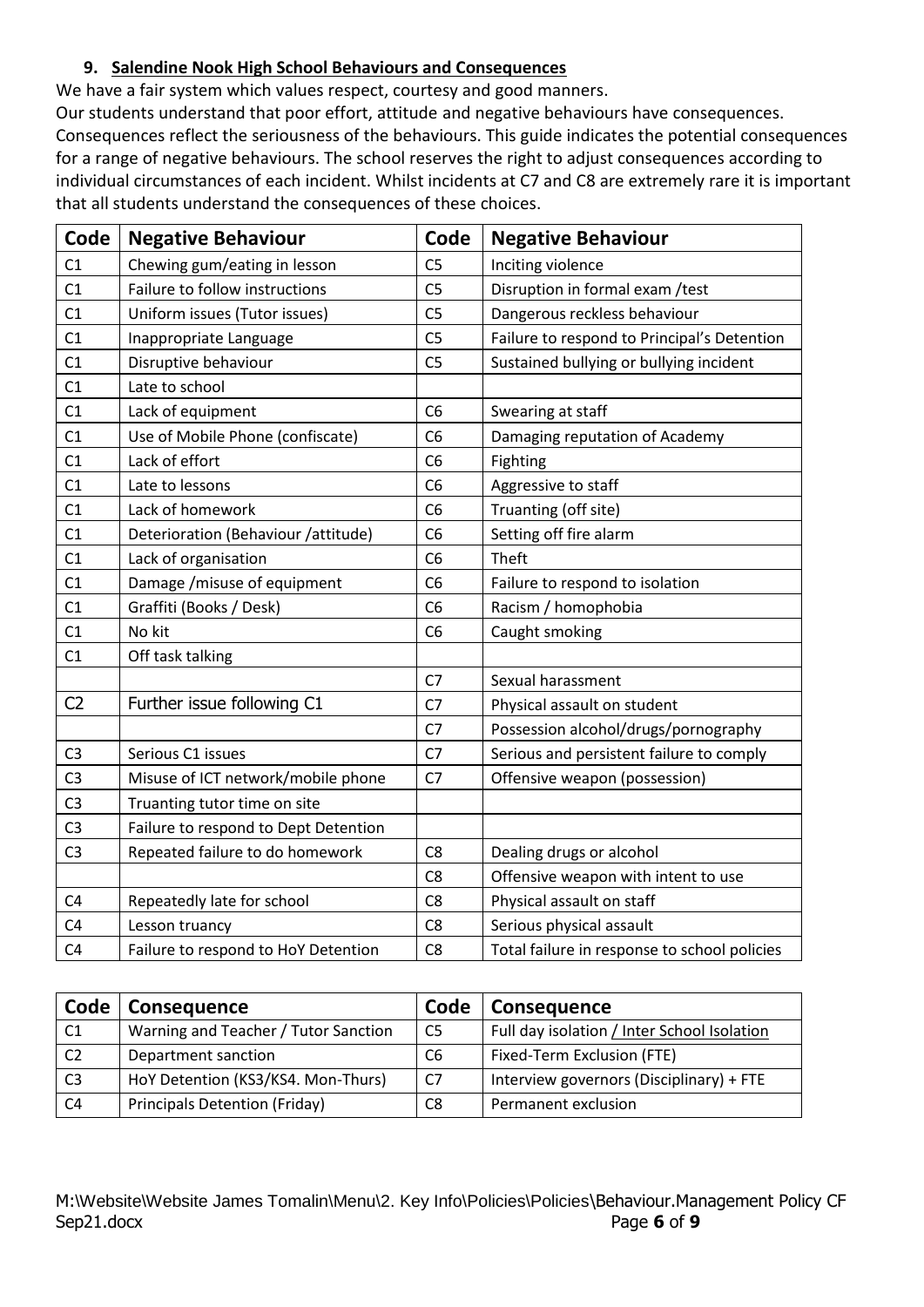#### 9. **Leadership Team Year Group Links 2021-22:**

#### 9.1 SLT Line Management:

| Year 7 | Mr Christian                                         |
|--------|------------------------------------------------------|
| Year 8 | Mrs Johnson                                          |
|        | Mrs Mason                                            |
|        | Mr Fenton                                            |
|        | Miss Hornsby                                         |
|        | $\circ$ Year 9<br>$\circ$ Year 10<br>$\circ$ Year 11 |

9.2 The Senior Leadership Team link is the first point of contact for all escalated pastoral issues.

#### **10. SLT Remove:**

10.1 If the student still does not co-operate and cannot be confidently placed within the department, an SLT remove will be issued

#### **11. SLT On-Call:**

- 11.1 There are 2 SSM on reactive during lesson time. These will collect students and escort them to remove room whilst the issue is investigated.
- 11.2 The classroom teacher should always record the incident via SIMS which is sent to the SSM / HoY /HoD as soon as possible.
- 11.3 The SLT will decide on the most appropriate sanction (which may only extend to a cool off period and HOY detention if necessary).

#### **12. Isolation Room:**

- 12.1 Isolation is an alternative for fixed term exclusion.
- 12.2 The Isolation Room runs from 10.10am to 4.00pm, with an opportunity to work their way to a 3.30pm finish by completing all work.
- 12.3 There are no half day Isolation periods. Once a student is placed in Isolation, this is for the full day. The later start ensures students do not arrive to school or leave with their peers. This ensures that isolation effectively becomes a within school exclusion.
- 12.4 Work is provided to students and, where possible, students are given work which replicates the sort of materials being covered in lessons. The work should be broadly relevant to the age and key stage.
- 12.5 Mobiles / electronic media are not permitted.
- 12.6 Laptops may be used for work, at the discretion of the teacher.
- 12.7 Students remain in booths, working in silence for the full day.
- 12.8 There is a break and lunch is provided as normal.
- 12.9 Students must 'graduate' from isolation by successfully completing their day. Failure to graduate may result in a repeated day in isolation the following day.
- 12.10 Persistent failure to complete isolation may result in the application of a Fixed-Term Exclusion.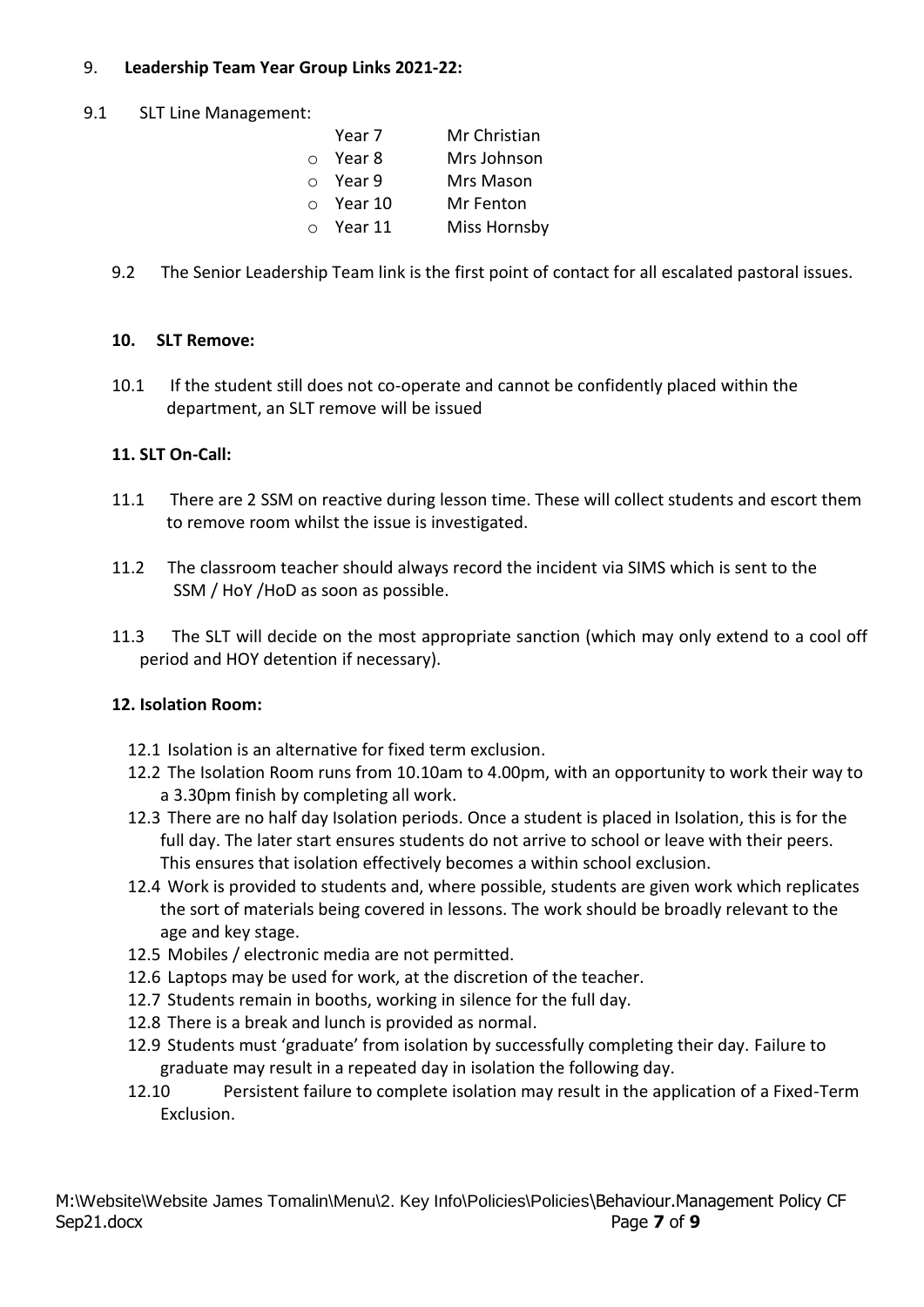#### 13 **Form Tutor:**

- 13.1 Form tutors are the first point of contact for all minor issues associated with pastoral welfare. The tutor should:
	- Collected the register wallet, take the register by 8.45am and hand out any letters/communications.
	- Deal with any minor incidents which are unresolved from the previous day (usually reported by email).
	- Check detention lists and remind students.
	- Check basic equipment.
	- Check uniform.
- 13.1 HoY's and SSM's should visit tutor groups in their year and support individual form tutors as necessary.
- 13.2 Some tutors will undertake academic activity in tutor time associated with Year 11 English Mathematics and Science as well as Year 7 adult reading and literacy development.
- 13.3 Form tutors will also undertake a range of activities as directed by the HoY and co-ordinated by the Senior Vice Principal. This includes current affairs discussion, quizzes and silent reading.

#### **14 SSM**

- 14.1 The SSM/HOY is responsible as the first point of contact for support during the school day.
- 14.2 The SSM will:
	- Receive call via radio for students causing concern in lessons or around school between lessons.
	- Seek to resolve low level incidents, including contacting home for notification of lower level issues and issues associated with low level disruption.
	- Undertake restorative sessions where there has been a breakdown in relations between staff and the students.
	- Staff the isolation room between 10.00am and 4.00pm.

#### **15 Student Support Centre (SSC)**

- 15.1 The SSC is designed to support students who are struggling within the mainstream curriculum. The SSC lead co-ordinates a series of interventions which include:
	- Cool off periods for students who need respite.
	- Curriculum delivery for students struggling with individual subjects.
	- Timetable modifications as required and based upon individual need.
	- Alternative provision for KS4 students.
	- Mentoring and counselling services.
	- Access to external services such as referral to LA agencies.
	- Support with day to day behaviour management.